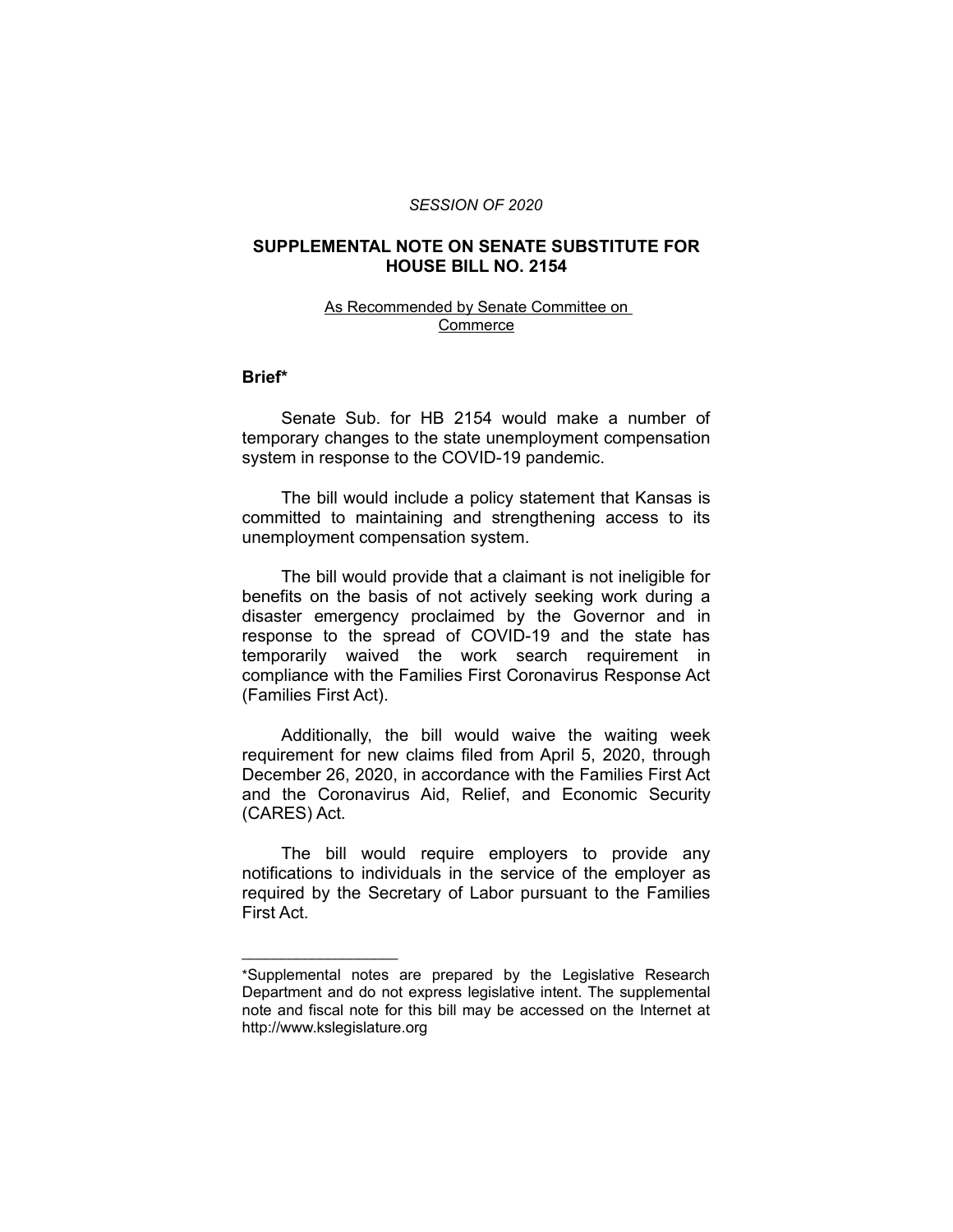For calendar year 2021, the bill would limit unemployment contribution rates for employers to the standard rate schedule and prohibit an additional solvency adjustment.

The bill would provide that benefits paid as a result of employees being discharged by an employer directly impacted by COVID-19 in accordance with the Families First Act would not be charged to the account of the contributing employer.

Under the bill, payments of unemployment compensation that are wholly reimbursed to a reimbursing employer by the federal government shall be charged for the purpose of such reimbursement under the CARES Act.

The bill also would eliminate the prohibition of negative account employers participating in shared work plans, but would provide that shared work plans may be approved only if the Secretary of Labor determines the contributing employer does not adversely impact the state's eligibility under Section 2108 of the CARES Act, which provides for federal reimbursement of certain shared work plan payments.

The bill would be in effect upon publication in the *Kansas Register.*

# **Background**

The bill as introduced related to unemployment insurance benefits for furloughed state and federal workers required to perform work but not paid through the furlough. The Senate Committee on Commerce, on May 14, 2020, removed the contents of the bill, inserted the contents described above, and created a substitute bill.

On May 14, 2020, the Secretary of Labor provided testimony to the Senate Committee that federal legislation enacted in response to the COVID-19 pandemic included